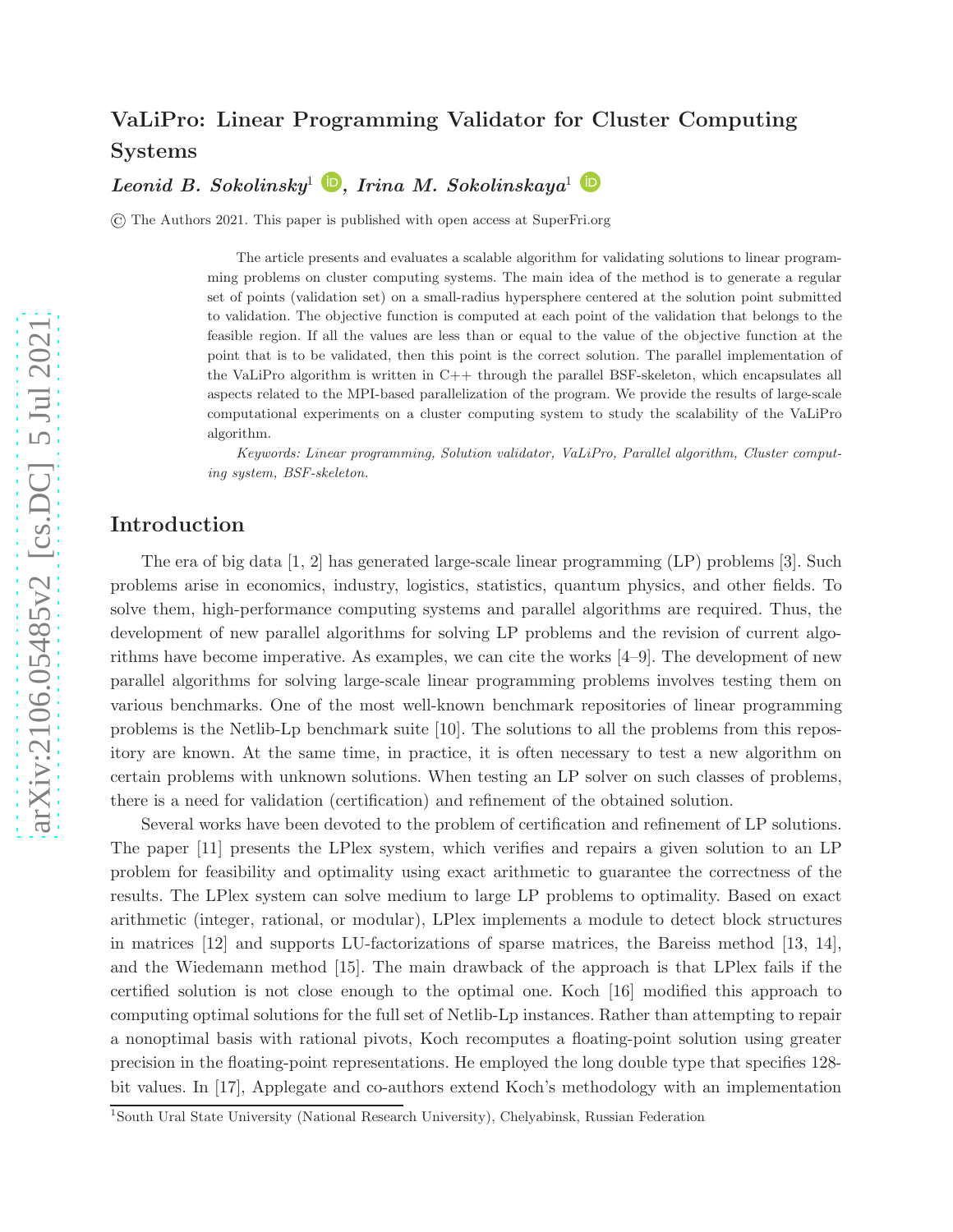that dynamically increases the precision of floating-point computations until a rational solution satisfying the optimality condition is obtained. They modify the conventional simplex algorithm by changing every floating-point type into the rational type provided by the GNU multiple precision arithmetic library (GMP) [\[18\]](#page-10-7) and replacing every arithmetic operation in the original code with the corresponding GMP operations. The program starts with the best native floating-point precision and then increases it by about 50% at each iteration (keeping the precision value a multiple of 32 bits to align with the typical word size). The main drawback of this approach is that the use of the multiple-precision arithmetic in the case of large and complex LP problems has high overheads. In [\[19\]](#page-10-8), Panyukov and Gorbik try to overcome this disadvantage by using parallel computing on distributed memory. In this paper, they utilize rational arithmetic and propose two approaches for parallelizing the simplex method. The first method is based on the decomposition of the simplex tableau by columns. The second method is based on the modified simplex method using the inverse matrix and exploits the decomposition of the original matrix by columns and that of the inverse matrix by rows. However, the results of computational experiments are not sufficiently convincing for the following reasons: there is no comparison with the best sequential solutions; the computations were performed using only three sparse LP problems (the number of nonzero elements did not exceed 5%); and, in addition, the scalability bound of the proposed parallel algorithm was only 16 processors. Another original approach is suggested by Gleixner and co-authors in [\[20\]](#page-10-9). This paper describes an iterative refinement procedure for computing extended-precision or exact solutions to LP problems. Arbitrarily precise solutions can be computed by solving a sequence of closely related LPs with limited-precision arithmetic. These LPs share the same constraint matrix as the original problem instance and are transformed only by modification of the objective function, right-hand sides, and variable bounds. This implementation is publicly available as an extension of the academic LP solver SoPlex.

All the methods discussed above concentrate on refining the approximate solution that has already been found. If the found solution is too far from the correct one, which means that there is an error in the algorithm, then the use of these methods becomes impractical. In addition, all of these algorithms have high computational complexity and do not allow efficient parallelization on large cluster computing systems. The method proposed in this article focuses on debugging and validating new LP algorithms on cluster computing systems. It is implemented as a parallel program, VaLiPro (Validator of Linear Program), which shows good scalability on multiprocessor computing systems with distributed memory. The rest of the paper is organized as follows. Section [1](#page-2-0) provides a formal description of the proposed method for validating solutions to LP problems and presents a sequential version of the VaLiPro algorithm. The parallel version of the VaLiPro algorithm is discussed in Section [2.](#page-5-0) Section [3](#page-7-0) describes the implementation of the VaLiPro parallel algorithm in C++ using the BSF-skeleton. Here, we present the results of computational experiments on a cluster computing system, which confirm the efficiency of the proposed approach. In Section [4,](#page-8-0) we summarize the obtained results and expose plans for using the VaLiPro validator in the development of an artificial neural network capable of solving large-scale LP problems.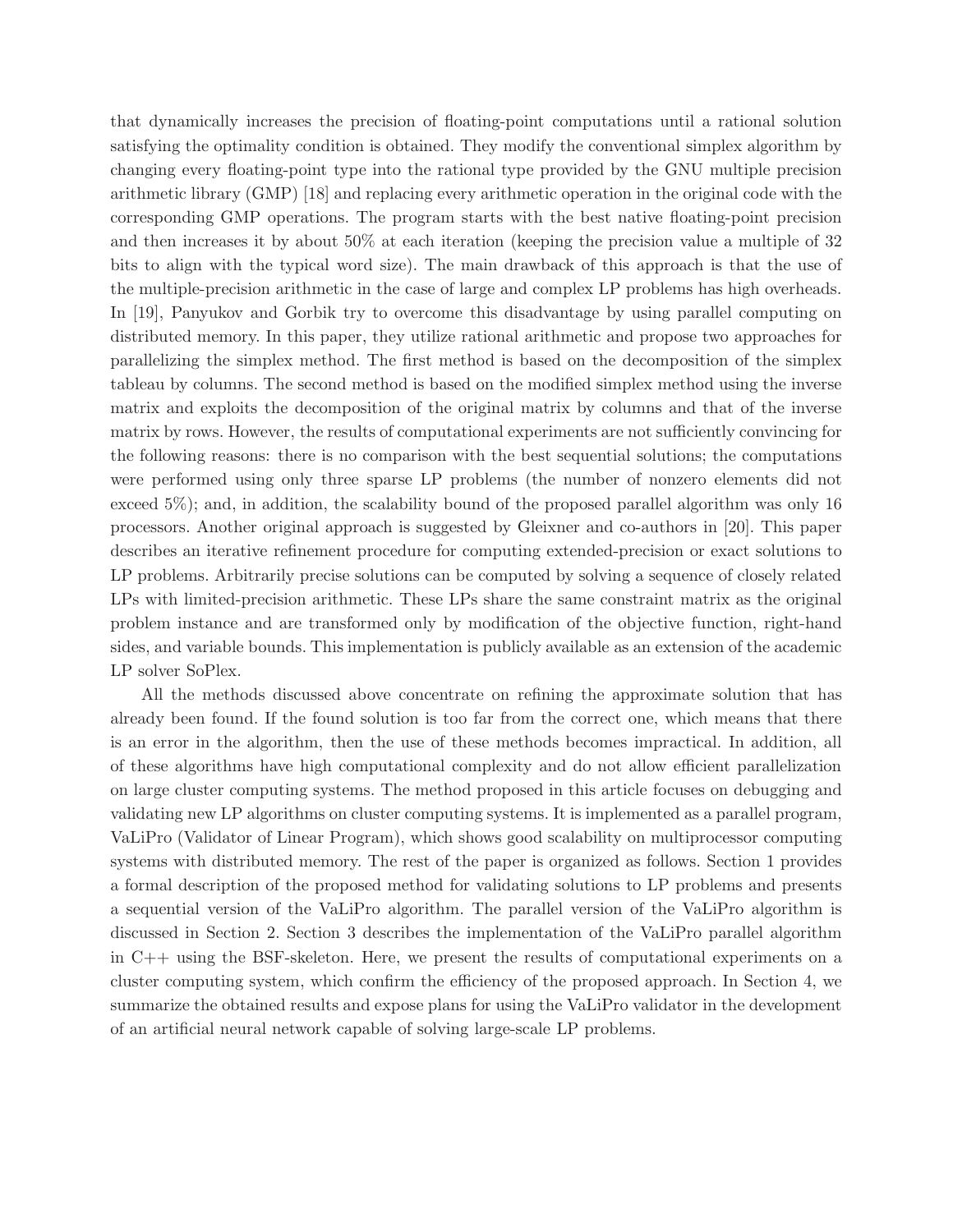#### <span id="page-2-0"></span>1. Method for Validating Solutions to LP Problems

Let the following linear programming problem be given in the Euclidean space  $\mathbb{R}^n$ :

$$
\bar{x} = \arg \max \left\{ \langle c, x \rangle \mid Ax \leqslant b, x \in \mathbb{R}^n \right\},\tag{1}
$$

where  $c$  is the vector of the objective function coefficients. Here and below,  $\langle \cdot, \cdot \rangle$  stands for the dot product of vectors. Let us define  $M = \{x \in \mathbb{R}^n \mid Ax \leq b\}$  as the feasible region of problem  $(1)$ . By definition, the set M is convex and closed. From now on, we assume that  $M$  is a nonempty bounded set, i.e., problem  $(1)$ has at least one solution. Let  $\tilde{x} \in \mathbb{R}^n$  be an approximate solution of problem [\(1\)](#page-2-1) obtained using some LP solver that must be certified.

The main idea of the VaLiPro validation method is to construct a finite set of points V covering a hypersphere S of small radius  $\rho$  centered at the certified solution point  $\tilde{x}$ :

<span id="page-2-2"></span><span id="page-2-1"></span>
$$
v_{2}
$$

$$
V \subset S = \{ x \in \mathbb{R}^n \mid ||x - \tilde{x}||^2 = \rho^2 \}.
$$



Here and below,  $\|\cdot\|$  denotes the Euclidean norm. Let us compute the maximum of the objective function on the set  $V \cap M$ :

$$
\bar{v} = \arg \max \left\{ \langle c, v \rangle \mid v \in V \cap M \right\}.
$$

If  $|\langle c, \bar{v} \rangle - \langle c, \tilde{x} \rangle| < \varepsilon$ , then the approximation  $\tilde{x}$  is considered correct. Otherwise,  $\tilde{x}$  is considered an incorrect solution. Here,  $\varepsilon \in \mathbb{R}_{\geq 0}$  is a small positive constant that is a parameter of the validation algorithm.

Let us describe the method for constructing the validation set  $V$ . It is known [\[21\]](#page-10-10) that the coordinates of any point  $v = (v_1, \ldots, v_n)$  lying on the surface of the hypersphere S defined by the equation

$$
||x - \tilde{x}||^2 = \rho^2
$$

can be represented as follows:

<span id="page-2-3"></span>
$$
v_1 = \rho \cos(\phi_1);
$$
  
\n
$$
v_j = \rho \cos(\phi_j) \prod_{i=1}^{j-1} \sin(\phi_i) \quad (j = 2, \dots, n-2);
$$
  
\n
$$
v_{n-1} = \rho \sin(\theta) \prod_{i=1}^{n-2} \sin(\phi_i);
$$
  
\n
$$
v_n = \rho \cos(\theta) \prod_{i=1}^{n-2} \sin(\phi_i),
$$
  
\n(2)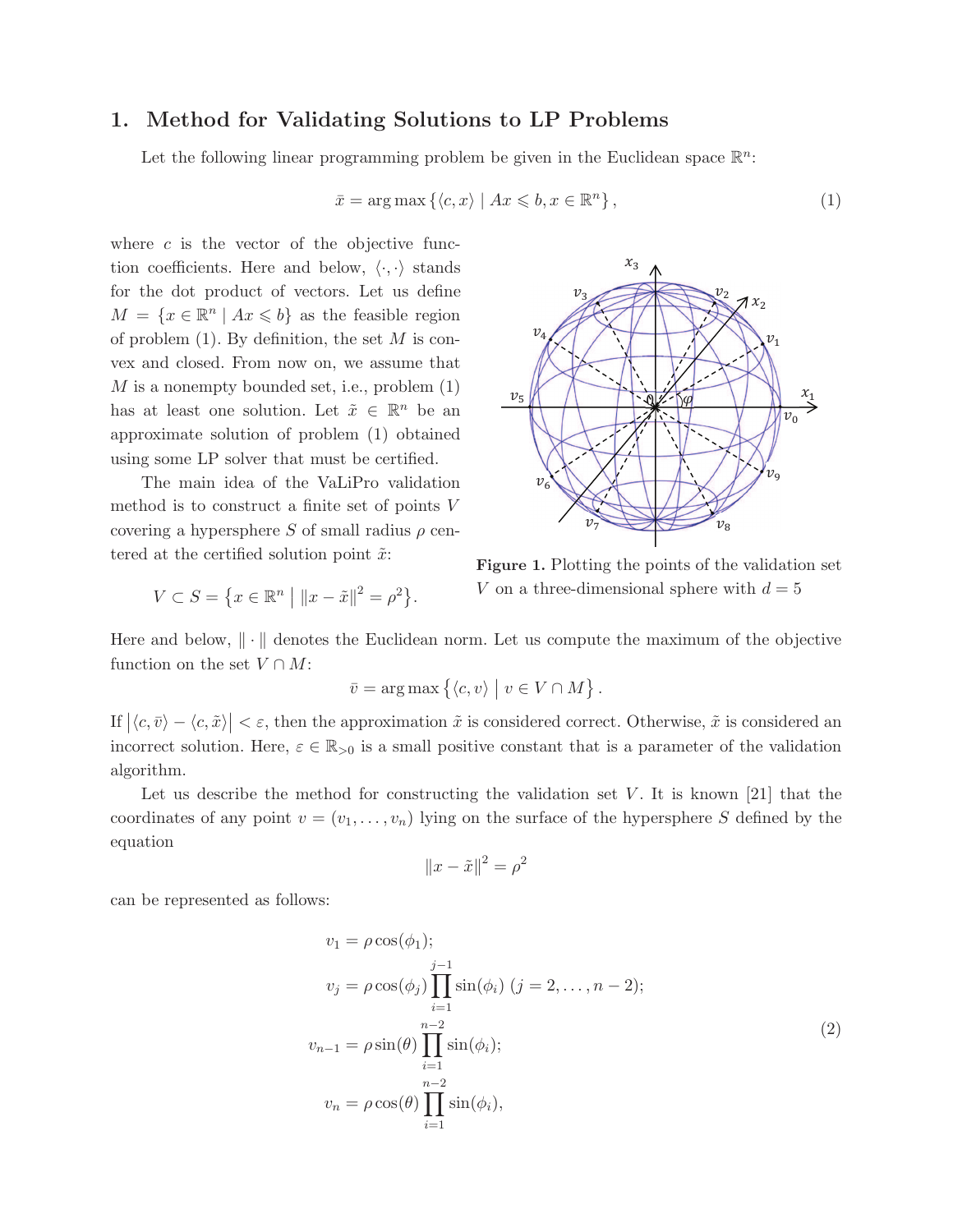where  $0 \leq \phi_j \leq \pi$   $(j = 1, \ldots, n-2)$  and  $0 \leq \theta < 2\pi$ . Let us explain the method for generating the validation set  $V$  using a three-dimensional sphere (see Figure [1\)](#page-2-2). Fix an odd number of *parallels*  $d \geqslant 3$  (poles are excluded). Set

<span id="page-3-1"></span>
$$
\varphi = \pi/d. \tag{3}
$$

In the plane  $(x_1, 0, x_3)$ , we set the angles  $0, \varphi, \ldots, (2d-1)\varphi$  starting from the axis  $(0, x)$ . At the intersection with the sphere, the resulting rays give the set of points  $\{v_0, \ldots, v_{2d-1}\}\,$ , which uniquely define d parallels. Then, on the plane  $(x_1, 0, x_2)$ , set the angles  $0, \varphi, \ldots, (2d-1)\varphi$  from the axis  $(0, x_1)$ and define d meridians in the same way. The intersections of parallels and meridians, excluding the poles, give the points that form a validation set on the three-dimensional sphere.

The described method for generating points of the validation set for  $n \geqslant 3$  in the general case is given in Algorithm [1a](#page-4-0). The nested loops with the headers in steps  $2, 4, \ldots, 7$ , and 9 generate the following spherical coordinates of a validation point:

<span id="page-3-0"></span>Algorithm 2 Function  $g$  (calculating the point v by its number  $k$ )

| 1:  | function $g(k, d, \rho)$                     |
|-----|----------------------------------------------|
| 2:  | $u_{n-1} :=  k/(d-1)^{n-2} $                 |
| 3:  | $u_n := u_{n-1}$                             |
| 4:  | $k := k \mod (d-1)^{n-2}$                    |
| 5:  | for $j = (n - 3)  0$ do                      |
| 6:  | $u_i :=  k/(d-1)^j  + 1$                     |
| 7:  | $k := k \mod (d-1)^j$                        |
| 8:  | end for                                      |
| 9:  | $\varpi := 1$                                |
| 10: | $\varphi := \pi/d$                           |
| 11: | $v_1 := \rho \cos(u_1\varphi)$               |
| 12: | for $j = 2 (n-2)$ do                         |
| 13: | $\varpi := \varpi \sin(u_{i-1}\varphi)$      |
| 14: | $v_j := \rho \cos(u_j \varphi) \varpi$       |
| 15: | end for                                      |
| 16: | $\varpi := \varpi \sin(u_{n-2}\varphi)$      |
| 17: | $v_{n-1} := \rho \sin(u_{n-1}\varphi)\varpi$ |
| 18: | $v_n := \rho \cos(u_n \varphi) \varpi$       |
| 19: | return $(v_1, \ldots, v_n)$                  |
| 20: | end function                                 |

$$
(\rho, \phi_1, \phi_2, \dots, \phi_{n-2}, \theta). \tag{4}
$$

In steps 11–18, the spherical coordinates are converted to Cartesian coordinates by Equations [\(2\)](#page-2-3). Multiplying the quantities of iterations of for-loops with headers 2,  $4, \ldots, 7$ , and 9, we conclude that Algorithm [1a](#page-4-0) outputs  $2d(d+1)^{n-2}$  validation points. However, there will be duplicates among the output points. The computational experiments showed that if one sets the dimension  $n = 4$ and the number of parallels  $d = 5$ , then Algorithm [1a](#page-4-0) generates 189 duplicates with a total number of points equal to 360, which is more than 50%. The duplicates are generated at iterations in which  $\phi_i = 0$  or  $\phi_i = \pi$ , which corresponds to  $j_i = 0$  and  $j_i = d$   $(i = 1, \ldots, n-2)$ . The reason is that one of the factors  $sin(\phi_i)$  in [\(2\)](#page-2-3) is equal to zero in this case, and therefore the variations of other factors cannot change the value of the corresponding coordinate. This issue can be solved without a major revision of Algorithm [1a](#page-4-0), by changing the start values and end values of the control variables in loop headers  $4, \ldots, 7$ , and 9, as is done in Algorithm [1b](#page-4-0). This algorithm generates a validation set without duplicates but, at the same time, it loses a certain number of unique points. With  $n = 4$ and  $d = 5$ , this quantity is 11, which is less than 7% of the whole set after removing duplicates. Experiments have shown that such a loss does not significantly affect the accuracy of the validation algorithm. The number of

points of the validation set V generated by Algorithm [1b](#page-4-0) is determined by the following equation:

<span id="page-3-2"></span>
$$
|V| = 2d(d-1)^{n-2}.\tag{5}
$$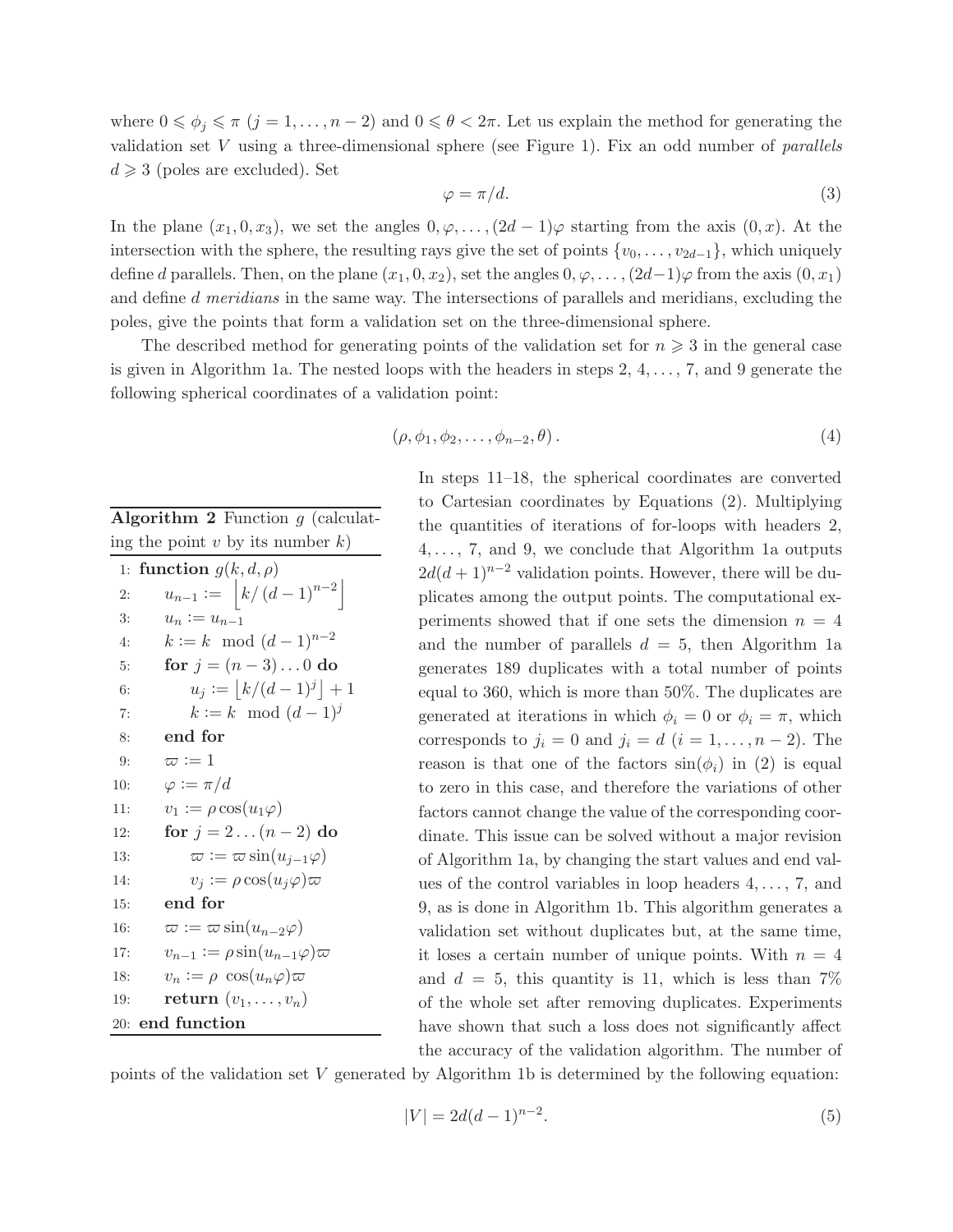<span id="page-4-0"></span>**Parameters:**  $d, \rho$ 

|                        | 1: $\varphi := \pi/d$                 |     | 1: $\varphi :=$ |
|------------------------|---------------------------------------|-----|-----------------|
|                        | 2: for $j_{n-1} = 0 \dots (2d-1)$ do  |     | 2: for $j$      |
| 3:                     | $\theta := j_{n-1}\varphi$            | 3:  | $\theta$        |
| 4:                     | for $j_{n-2}=0d$ do                   | 4:  | f               |
| 5:                     | $\phi_{n-2} := j_{(n-2)}\varphi$      | 5:  |                 |
| 6:                     |                                       | 6:  |                 |
| 7:                     | for $j_2 = 0 \dots d$ do              | 7:  |                 |
| 8:                     | $\phi_2 := j_2 \varphi$               | 8:  |                 |
| 9:                     | for $j_1 = 0 \dots d$ do              | 9:  |                 |
| 10:                    | $\phi_1 := j_1 \varphi$               | 10: |                 |
| 11:                    | $\varpi := 1$                         | 11: |                 |
| 12:                    | $v_1 := \rho \cos(\phi_1)$            | 12: |                 |
| 13:                    | for $l = 2n - 2$ do                   | 13: |                 |
| 14:                    | $\varpi := \sin(\phi_{l-1})\varpi$    | 14: |                 |
| 15:                    | $v_l := \rho \cos(\phi_l) \varpi$     | 15: |                 |
| 16:                    | end for                               | 16: |                 |
| 17:                    | $v_{n-1} := \rho \sin(\theta) \varpi$ | 17: |                 |
| 18:                    | $v_n := \rho \cos(\theta) \varpi$     | 18: |                 |
| 19:                    | output $v$                            | 19: |                 |
| 20:                    | end for                               | 20: |                 |
| 21:                    | end for                               | 21: |                 |
| 22:                    |                                       | 22: |                 |
| 23:                    | end for                               | 23: | e               |
| 24: end for<br>24: end |                                       |     |                 |
| 25:stop                |                                       |     | 25: stop        |

#### a) With duplicates b) Without duplicates

 $\pi/d$  $j_{n-1} = 0 \dots (2d-1)$  do  $:= j_{n-1}\varphi$ or  $j_{n-2} = 1 \dots d - 1$  do 5:  $\phi_{n-2} := j_{(n-2)}\varphi$ 6: . . . for  $j_2 = 1... d - 1$  do 8:  $\phi_2 := j_2 \varphi$ for  $j_1 = 1 \dots d - 1$  do 10:  $\phi_1 := j_1 \varphi$  $\varpi := 1$ 12:  $v_1 := \rho \cos(\phi_1)$ for  $l = 2 \dots n - 2$  do  $\varpi := \sin(\phi_{l-1})\varpi$ 15:  $v_l$  $v_l := \rho \cos(\phi_l) \varpi$ end for 17:  $v_{n-1} := \rho \sin(\theta) \varpi$  $v_n := \rho \cos(\theta) \varpi$ output  $v$ end for end for 22: . . . 23: end for for

The main drawback of Algorithm [1b](#page-4-0) is that the number of nested loops depends on the problem dimension, which does not allow using the dimension as a program parameter. To overcome this drawback, we use a vector-valued function that calculates the coordinates of a point by its sequen-tial number k in the point sequence generated by Algorithm [1b](#page-4-0) (counting starts from zero). The definition of this function is given in Algorithm [2.](#page-3-0)

The final implementation of the VaLiPro method, using the vector-valued function  $g$ , is given in Algorithm [3.](#page-5-1) An additional parameter of this algorithm is the small positive constant  $\varepsilon$  (by default,  $\varepsilon = 10^{-6}$ ), which compensates for possible numerical errors when comparing the values of the objective function in Step 5. Let us make several brief comments on the steps of Algorithm [3.](#page-5-1)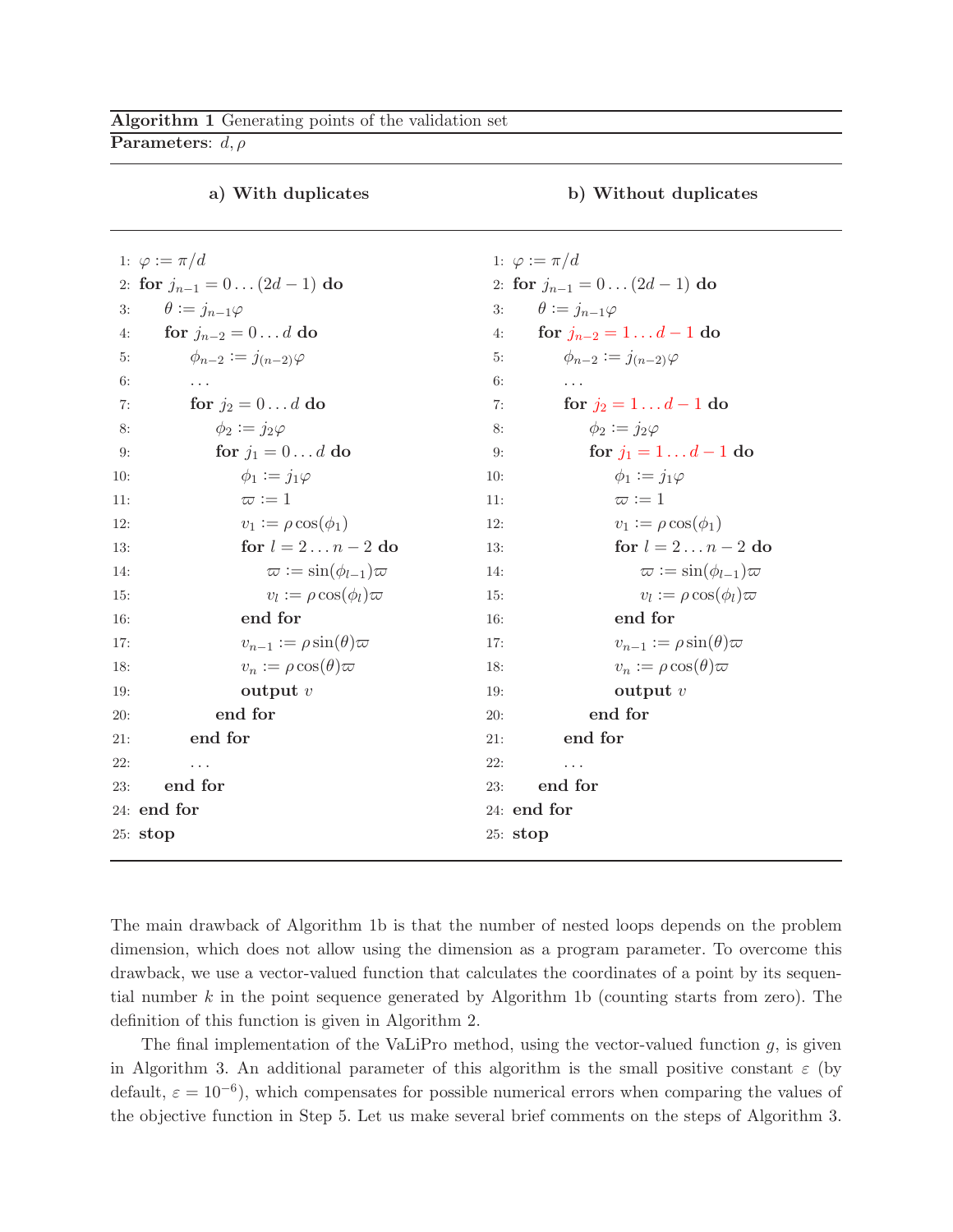<span id="page-5-1"></span>**Algorithm 3** Validation of the LP solution  $\tilde{x}$ 

1: input  $n, A, b, c, d, \rho, \varepsilon, \tilde{x}$ 2:  $\varphi := \pi/d$ 3: for  $k = 0...2d(d-1)^{n-2} - 1$  do 4:  $v := g(k, d, \rho)$ 5: if  $Av \leq b \& \langle c, v \rangle > \langle c, \tilde{x} \rangle + \varepsilon$  goto 9 6: end for 7: output "Solution is correct" 8: goto 10 9: output "Solution is incorrect" 10: stop

Step 1 reads the source data of LP problem [\(1\)](#page-2-1), the algorithm parameters, and the solution  $\tilde{x}$  that is to be certified. Step 2 calculates the angle  $\varphi$  according to Equation [\(3\)](#page-3-1). Step 3 begins the loop that varies the point number k from 0 to  $2d(d-1)^{n-2} - 1$  as per Equation [\(5\)](#page-3-2). Using the vector-valued function g (see Algorithm [2\)](#page-3-0), Step 4 computes the next validation point v. Step 5 checks whether  $v$  belongs to the feasible region of problem  $(1)$  and compares the objective-function values at the points v and  $\tilde{x}$ . If the objective function takes a larger value at the point v, and this point is feasible, then the control is passed to Step 9, which prints a message stating that the certified solution is not correct. Otherwise, the next iteration of the loop proceeds. If the loop ends naturally, the control is passed to Step 7, which outputs a message saying that the solution is correct. After that, the control is passed to Step 10, which completes the execution of the algorithm.

## <span id="page-5-0"></span>2. Parallel Algorithm for Validating LP Solutions

According to Equation [\(5\)](#page-3-2), the cardinality of the validation set generated by Algorithm [3](#page-5-1) depends exponentially on the space dimension. Therefore, Algorithm [3](#page-5-1) has high computational complexity for large dimensions. To reduce computational overheads, we developed a parallel version of Algorithm [3,](#page-5-1) given as Algorithm [4](#page-6-0) below. The parallel algorithm is based on the BSF parallel computation model [\[22,](#page-10-11) [23\]](#page-10-12), which exploits the master–slave paradigm [\[24\]](#page-10-13). According to the BSF model, the master node serves as a control and communication center. All slave nodes execute the same code but on different data. The BSF model assumes the algorithm representation in the form of operations on lists using the higher-order functions  $Map$  and Reduce defined by the Bird–Meertens formalism [\[25\]](#page-11-0). The higher-order function Map transforms the original list  $W = [w_0, \ldots, w_{K-1}]$  into the list  $Z = [z_0, \ldots, z_{K-1}]$  by applying the function  $f_{\tilde{x}}$  to each element:

$$
Z = Map(f_{\tilde{x}}, W) = [f_{\tilde{x}}(w_0), \ldots, f_{\tilde{x}}(w_{K-1})].
$$

In the case considered here, the elements of the list  $W$  are the sequential numbers of the validation set points, that is,

$$
W=[0,\ldots,K-1],
$$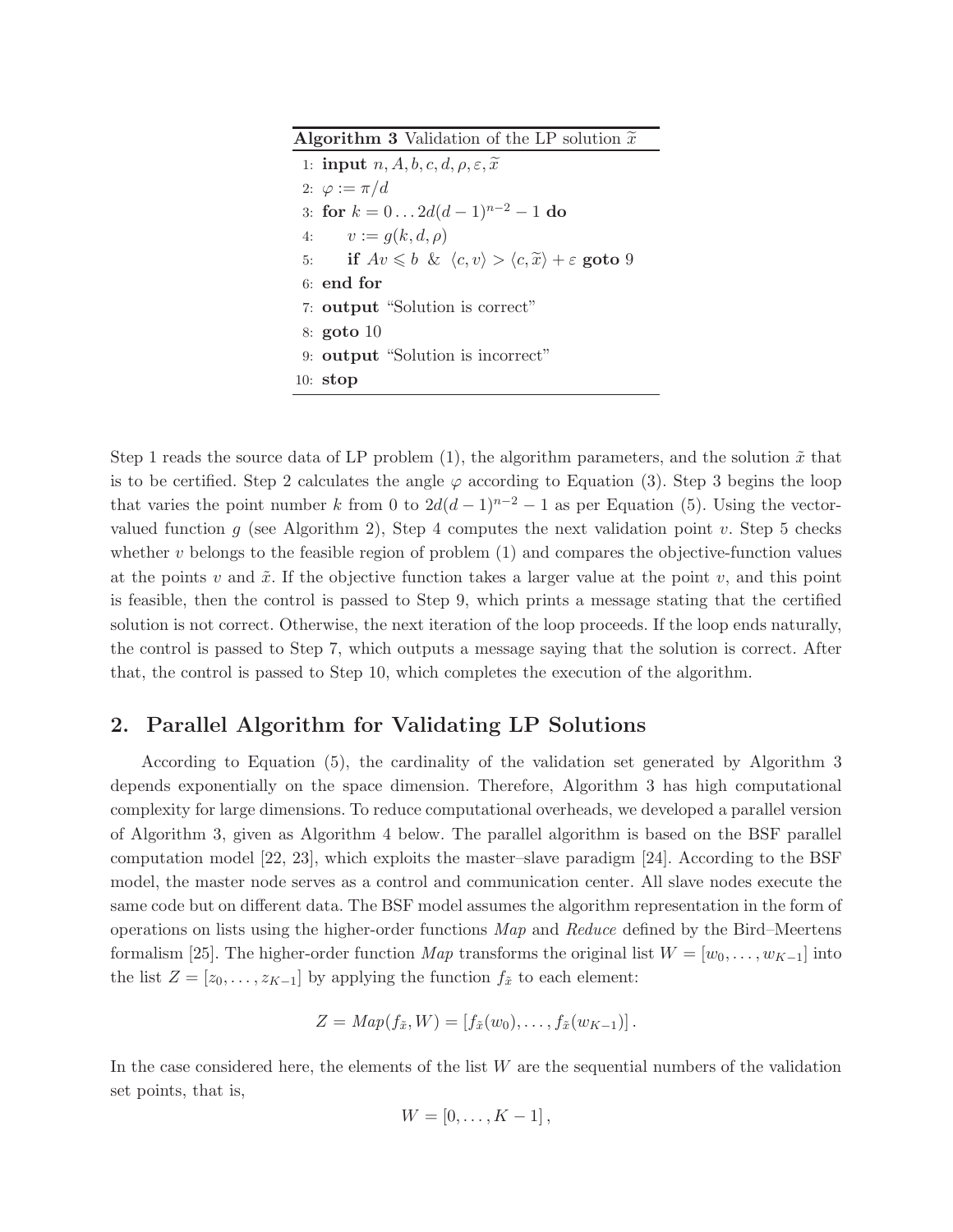<span id="page-6-0"></span>

| Algorithm 4 Parallel algorithm for validating an LP solution |  |  |  |  |  |  |  |  |  |
|--------------------------------------------------------------|--|--|--|--|--|--|--|--|--|
|--------------------------------------------------------------|--|--|--|--|--|--|--|--|--|

|                            | <b>Master</b>                                                                                                    | Slave $(l=0,\ldots,L-1)$                                                                                                                                                                                           |
|----------------------------|------------------------------------------------------------------------------------------------------------------|--------------------------------------------------------------------------------------------------------------------------------------------------------------------------------------------------------------------|
| 1:<br>2:<br>3:<br>4:<br>5: |                                                                                                                  | 1: <b>input</b> $n, A, b, c, d, \rho, \varepsilon, \tilde{x}$<br>2: $L := \text{NumberOfSlaves}$<br>3: $K := 2d(d-1)^{n-2}$<br>4: $W_l := [lK/L, \ldots, (l+1)K/L - 1]$<br>5: $Z_l := Map(f_{\widetilde{x}}, W_l)$ |
| 6:                         | 7: RecvFromSlaves $[s_0, \ldots, s_{L-1}]$                                                                       | 6: $s_l := Reduce(\wedge, Z_l)$<br>7: SendToMaster $s_l$                                                                                                                                                           |
| 10:                        | 8: $s := Reduce(\wedge, [s_0, \ldots, s_{L-1}])$<br>9: if $s = true$ then<br><b>output</b> "Solution is correct" | 8:<br>9:<br>10:                                                                                                                                                                                                    |
| $11:$ else<br>12:          | output "Solution is incorrect"<br>$13:$ end if                                                                   | 11:<br>12:<br>13:                                                                                                                                                                                                  |
| 14: $stop$                 |                                                                                                                  | 14: $stop$                                                                                                                                                                                                         |

where  $K = 2d(d-1)^{n-2}$ . The Boolean function  $f_{\tilde{x}} : \{0, \ldots, K-1\} \to \{true, false\}$  is defined as follows:

$$
f_{\tilde{x}}(w) = \begin{cases} \text{true} & |A \cdot g(w) \leq b \land \langle c, g(w) \rangle \leq \langle c, \tilde{x} \rangle; \\ \text{false} & |A \cdot g(w) > b \lor \langle c, g(w) \rangle > \langle c, \tilde{x} \rangle, \end{cases}
$$

where the vector-valued function g computes the coordinates of the validation point by its number  $w$ . The function  $f_{\tilde{x}}$  returns true if the point  $g(w)$  belongs to the feasible region and if the value of the objective function at this point is less than or equal to the value of the objective function at the point  $\tilde{x}$ . Otherwise, the function  $f_{\tilde{x}}$  returns false. Thus, the list  $Z = [z_0, \ldots, z_{K-1}]$  contains Boolean indicators for all points of the validation set. If at least one element in this list has the value false, then the point  $\tilde{x}$  is an incorrect solution of problem [\(1\)](#page-2-1).

The higher-order function Reduce transforms the list  $Z = [z_0, \ldots, z_{K-1}]$  into a single Boolean value s by iteratively applying the conjunction operation to all the elements of the list  $Z$ :

$$
s = Reduce(\wedge, Z) = z_0 \wedge \ldots \wedge z_{K-1}.
$$

In Step 4 of Algorithm [4,](#page-6-0) the *l*-th slave sets its own part  $W_l$  of the list  $W$ :

$$
W_l=[lK/L,\ldots,(l+1)K/L-1].
$$

Here, L denotes the number of slaves. For simplicity, we assume that K is a multiple of L. In Step 5, the slave applies the *Map* function to its sublist  $W_l$ . In Step 6, the resulting sublist of Boolean values is folded into a single Boolean value  $s_l$  by applying the Reduce function, taking the conjunction operation as the first parameter. In Step 7, the *l*-th slave sends the value  $s_l$  to the master. In the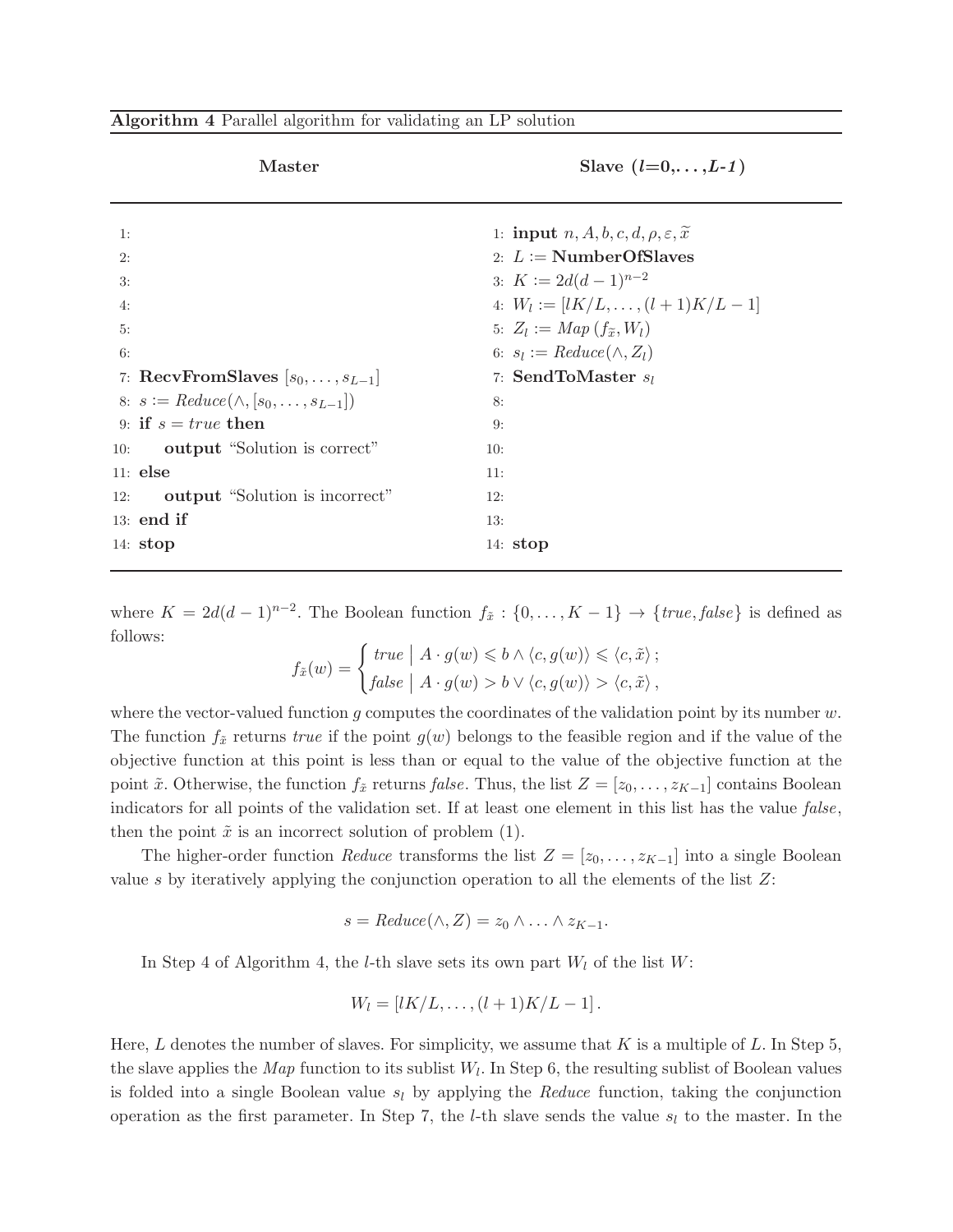<span id="page-7-1"></span>

| Parameter                 | Value                                  |
|---------------------------|----------------------------------------|
| Number of processor nodes | 480                                    |
| Processor                 | Intel Xeon $X5680$ (6 cores, 3.33 GHz) |
| Processors per node       | 2                                      |
| Memory per node           | 24 GB DDR3                             |
| Interconnect              | InfiniBand QDR $(40 \text{ Gbit/s})$   |
| Operating system          | Linux CentOS                           |

Table 1. Specifications of the "Tornado SUSU" computing cluster

same Step 7, the master receives all the calculated values from the slaves. In Step 8, the master folds the list of received values into a single Boolean value s using the Reduce function. In steps  $9-12$ , the master examines the calculated Boolean value s and outputs the corresponding conclusion.

#### <span id="page-7-0"></span>3. Software Implementation and Computational Experiments

We implemented the parallel Algorithm  $4$  in  $C++$  through the parallel BSF-skeleton [\[26\]](#page-11-1), which is based on the BSF parallel computation model [\[22,](#page-10-11) [23\]](#page-10-12) and encapsulates all aspects related to the parallelization of the program using the MPI library [\[27\]](#page-11-2). The source code of the VaLiPro parallel program is freely available at <https://github.com/leonid-sokolinsky/BSF-LPP-Validator>. Using this program, we conducted large-scale computational experiments on the cluster computing system "Tornado SUSU" [\[28\]](#page-11-3). The specifications of this system are given in Table [1.](#page-7-1) For experiments, we used random LP problems generated by the program FRaGenLP [\[29\]](#page-11-4) with the following parameters:  $\alpha = 200$  (the length of the bounding-hypercube edge),  $\theta = 100$  (the radius of the large hypersphere),  $\rho = 50$  (the radius of the small hypersphere),  $L_{\text{max}} = 0.35$  (the upper bound of near parallelism for hyperplanes),  $S_{\text{min}} = 100$  (the minimum acceptable *closeness* for hyperplanes),  $a_{\text{max}} = 1000$  (the upper absolute bound for the coefficients), and  $b_{\text{max}} = 10000$  (the upper absolute bound for the constant terms). The experiments were conducted for the following dimensions:  $n = 15$ ,  $n = 17$ , and  $n = 19$ . The numbers of inequalities were 46, 52, and 58, respectively. The solutions to the LP problems were obtained using the apex method [\[8\]](#page-9-6). Throughout the experiments, we used the following VaLiPro parameters:  $d = 5$ ,  $\rho = 1$ , and  $\varepsilon = 10^{-6}$ . The results of the experiments are shown in Figure [2.](#page-8-1) The verification of a solution for a problem of dimension  $n = 19$  with a configuration consisting of the master node and one slave node took 17 minutes. The verification of a solution for the same problem with a configuration consisting of the master node and 310 slave nodes took 4 seconds. The analysis of the results showed that the scalability bound (the maximum of the speedup curve) of the algorithm significantly depends on the dimension of the problem. For  $n = 19$ , the parallel version of the VaLiPro algorithm demonstrated near-linear scalability up to 310 processor nodes. For  $n = 17$ , the scalability bound was approximately 260 nodes, and for  $n = 15$ , this bound decreased to 60 processor nodes. This is because a problem of such a small dimension is not able to load such a large number of processor nodes: the time spent on data transfer over the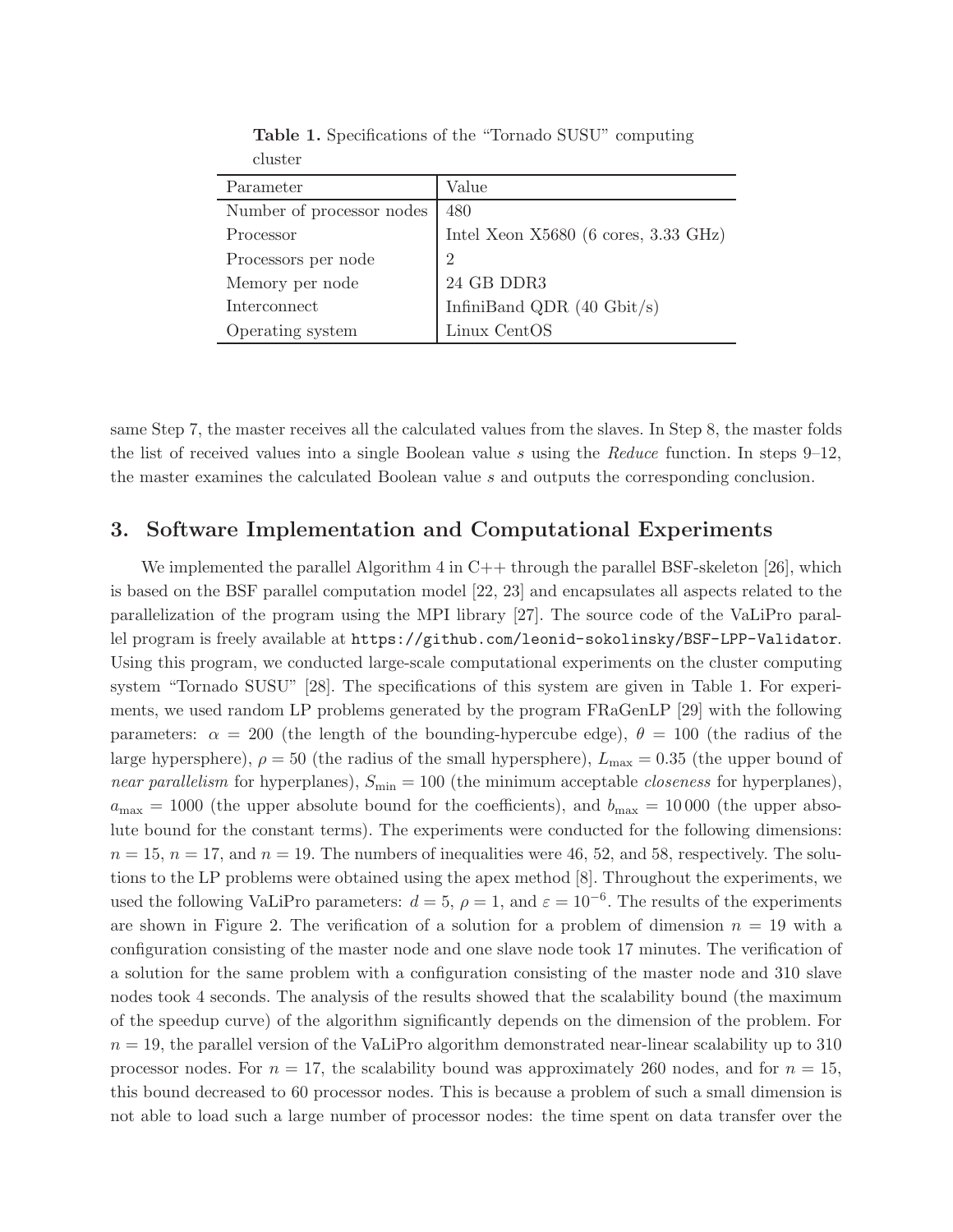<span id="page-8-1"></span>

Figure 2. Speedup curves of the VaLiPro parallel algorithm for various dimensions

network begins to dominate over the time spent on calculations, and the processors begin to stand idle.

#### <span id="page-8-0"></span>4. Conclusions

The article presents the parallel algorithm VaLiPro for validating linear programming solutions on cluster computing systems. The main idea of the validation algorithm is to generate a regular set of points on a small-radius hypersphere centered at the solution point that is to be certified. The solution is considered correct if all points of the validation set belonging to the feasible region have lower values of the objective function than does the solution point being certified. The implementation of the parallel algorithm VaLiPro was performed in  $C++$  using the parallel BSF-skeleton, which encapsulates in the problem-independent part of its code all aspects related to the parallelization of a program using the MPI library. The source code of the developed parallel program is freely available at <https://github.com/leonid-sokolinsky/BSF-LPP-Validator>. The proposed validation method is generic and suitable for linear programming problems of any kind. The advantage of the parallel VaLiPro algorithm is the near-linear speedup starting with a problem dimension of 19. The main drawback that limits the practical use of the suggested method is the exponential growth of the number of points in the validation set as the dimension of the space increases; this results in the exponential growth of the computational complexity. The described algorithm was used together with the FRaGenLP generator and the apex method to prepare a training dataset of 70 000 examples, which will be used to develop an artificial neural network capable of solving multidimensional linear programming problems.

#### Acknowledgements

The reported study was partially funded by the Russian Foundation for Basic Research (project No. 20-07-00092-a) and the Ministry of Science and Higher Education of the Russian Federation (government order FENU-2020-0022).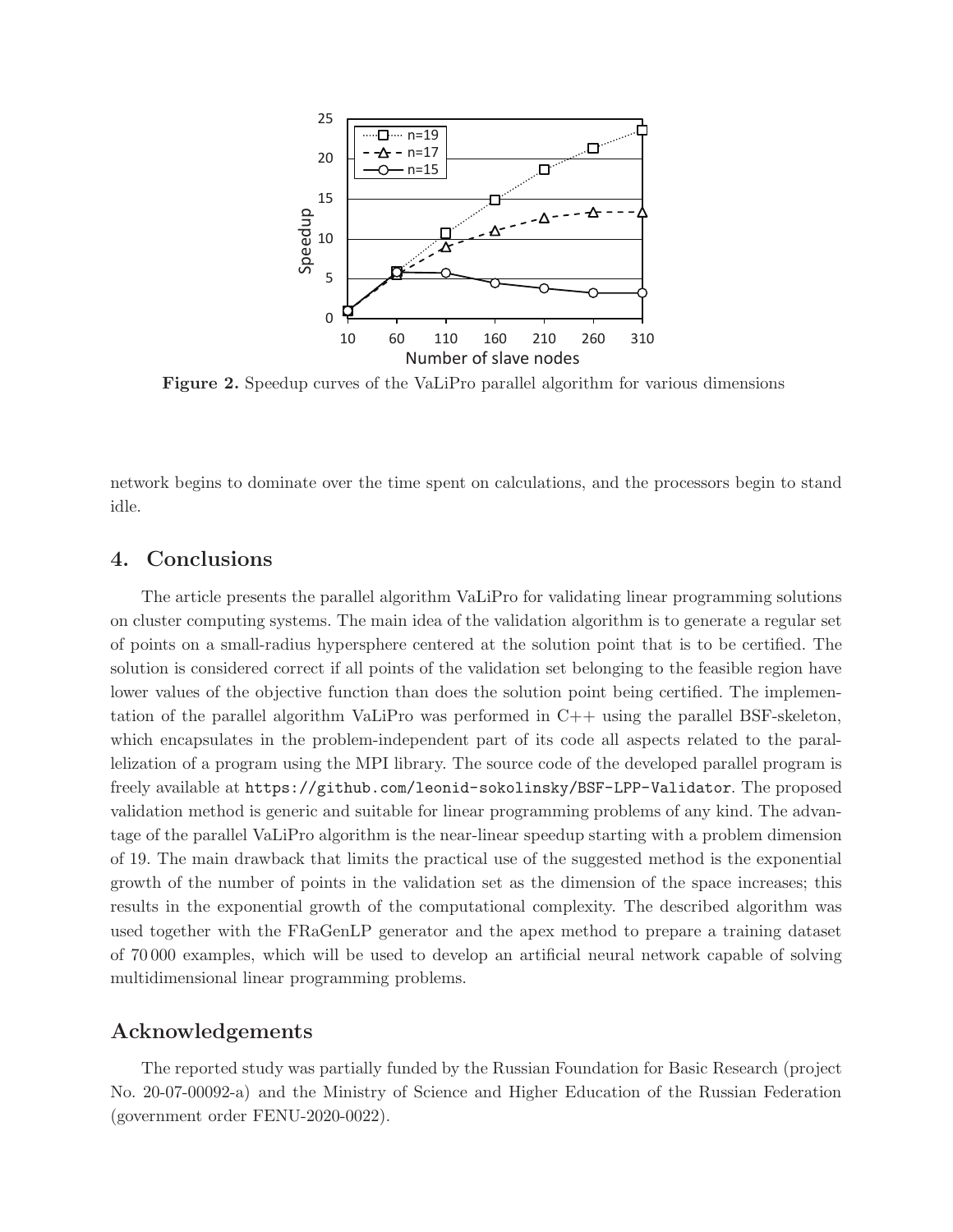This paper is distributed under the terms of the Creative Commons Attribution-Non Commercial 3.0 License which permits non-commercial use, reproduction and distribution of the work without further permission provided the original work is properly cited.

### <span id="page-9-0"></span>References

- 1. Jagadish, H. V., Gehrke, J., Labrinidis, A., Papakonstantinou, Y., Patel, J.M., Ramakrishnan, R., Shahabi, C.: Big data and its technical challenges. Communications of the ACM. 57(7), 86-94 (2014). <https://doi.org/10.1145/2611567>.
- <span id="page-9-2"></span><span id="page-9-1"></span>2. Hartung, T.: Making Big Sense From Big Data. Frontiers in Big Data. 1, 5 (2018). <https://doi.org/10.3389/fdata.2018.00005>.
- 3. Sokolinskaya, I., Sokolinsky, L.B.: On the Solution of Linear Programming Problems in the Age of Big Data. In: Sokolinsky, L. and Zymbler, M. (eds.) Parallel Computational Technologies. PCT 2017. Communications in Computer and Information Science, vol. 753. pp. 86-100. Springer, Cham (2017). [https://doi.org/10.1007/978-3-319-67035-5\\_7](https://doi.org/10.1007/978-3-319-67035-5_7).
- <span id="page-9-3"></span>4. Mamalis, B., Pantziou, G.: Advances in the Parallelization of the Simplex Method. In: Zaroliagis, C., Pantziou, G., and Kontogiannis, S. (eds.) Algorithms, Probability, Networks, and Games. Lecture Notes in Computer Science, vol. 9295. pp. 281-307. Spring-er, Cham (2015). [https://doi.org/10.1007/978-3-319-24024-4\\_17](https://doi.org/10.1007/978-3-319-24024-4_17).
- 5. Huangfu, Q., Hall, J.A.J.: Parallelizing the dual revised simplex method. Mathematical Programming Computation. 10(1), 119-142 (2018). <https://doi.org/10.1007/s12532-017-0130-5>.
- 6. Tar, P., Stagel, B., Maros, I.: Parallel search paths for the simplex algorithm. Central European Journal of Operations Research. 25(4), 967-984 (2017). <https://doi.org/10.1007/s10100-016-0452-9>.
- 7. Yang, L., Li, T., Li, J.: Parallel predictor-corrector interior-point algorithm of structured optimization problems. In: 3rd International Conference on Genetic and Evolutionary Computing, WGEC 2009. pp. 256-259 (2009). <https://doi.org/10.1109/WGEC.2009.68>.
- <span id="page-9-6"></span>8. Sokolinsky, L.B., Sokolinskaya, I.M.: Scalable Method for Linear Opti-mization of Industrial Processes. In: Proceedings - 2020 Global Smart Industry Conference, GloSIC 2020. pp. 20-26. Article number 9267854. IEEE (2020). <https://doi.org/10.1109/GloSIC50886.2020.9267854>.
- <span id="page-9-4"></span>9. Sokolinskaya, I., Sokolinsky, L.B.: Scalability Evaluation of NSLP Algorithm for Solving Non-Stationary Linear Programming Problems on Cluster Computing Sys-tems. In: Voevodin, V. and Sobolev, S. (eds.) Supercomputing. RuSCDays 2017. Communi-cations in Computer and Information Science, vol. 793. pp. 40-53. Springer, Cham (2017). [https://doi.org/10.1007/978-3-319-71255-0\\_4](https://doi.org/10.1007/978-3-319-71255-0_4).
- <span id="page-9-5"></span>10. Gay, D.M.: Electronic mail distribution of linear programming test problems. Mathematical Programming Society COAL Bulletin. (13), 10-12 (1985).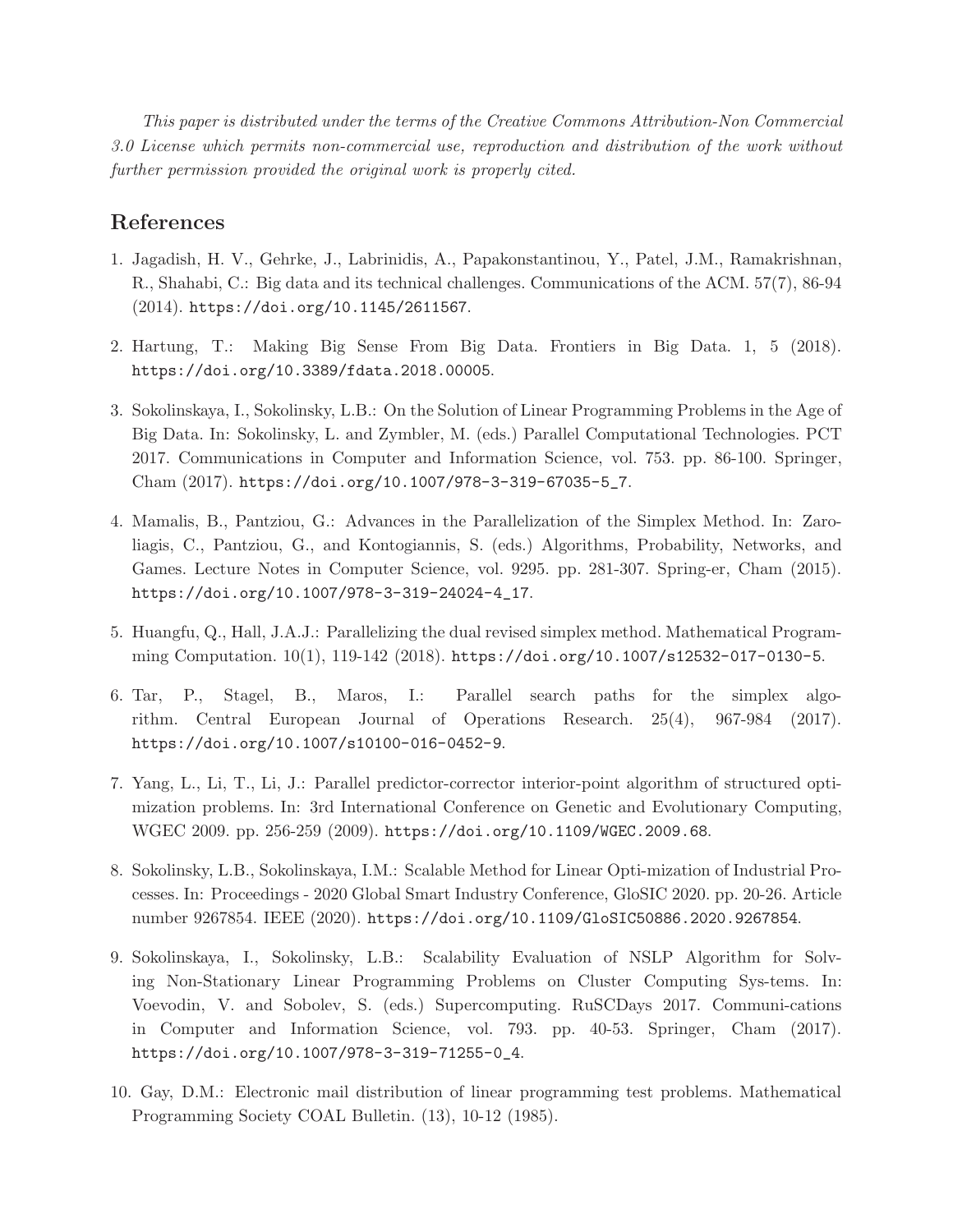- <span id="page-10-0"></span>11. Dhiflaoui, M., Funke, S., Kwappik, C., Mehlhom, K., Seel, M., Schtmer, E., Schulte, R., Weber, D.: Certifying and Repairing Solutions to Large LPs How Good are LP-solvers? In: SODA'03: Proceedings of the fourteenth annual ACM-SIAM symposium on Discrete algorithms. pp. 255- 256. Society for Industrial and Applied Mathematics, USA (2003).
- <span id="page-10-2"></span><span id="page-10-1"></span>12. Rose, D.J., Tarjan, R.E.: Algorithmic Aspects of Vertex Elimination on Directed Graphs. SIAM Journal on Applied Mathematics. 34(1), 176-197 (1978). <https://doi.org/10.1137/0134014>.
- <span id="page-10-3"></span>13. Bareiss, E.H.: Sylvester's Identity and Multistep Integer-Preserving Gaussian Elimination. Mathematics of Computation. 22(103), 565 (1968). <https://doi.org/10.2307/2004533>.
- 14. Middeke, J., Jeffrey, D.J., Koutschan, C.: Common Factors in Fraction-Free Matrix Decompositions. Mathematics in Computer Science. 1-20 (2020). <https://doi.org/10.1007/s11786-020-00495-9>.
- <span id="page-10-5"></span><span id="page-10-4"></span>15. Wiedemann, D.H.: Solving Sparse Linear Equations Over Finite Fields. IEEE Transactions on Information Theory. 32(1), 54-62 (1986). <https://doi.org/10.1109/TIT.1986.1057137>.
- <span id="page-10-6"></span>16. Koch, T.: The final NETLIB-LP results. Operations Research Letters. 32(2), 138-142 (2004). [https://doi.org/10.1016/S0167-6377\(03\)00094-4](https://doi.org/10.1016/S0167-6377(03)00094-4).
- 17. Applegate, D.L., Cook, W., Dash, S., Espinoza, D.G.: Exact solutions to linear programming problems. Operations Research Letters. 35(6), 693-699 (2007). <https://doi.org/10.1016/j.orl.2006.12.010>.
- <span id="page-10-8"></span><span id="page-10-7"></span>18. The GNU Multiple Precision Arithmetic Library, <https://gmplib.org>.
- 19. Panyukov, A. V., Gorbik, V. V.: Using massively parallel computations for absolutely precise solution of the linear programming problems. Automation and Remote Control. 73(2), 276-290 (2012). <https://doi.org/10.1134/S0005117912020063>.
- <span id="page-10-9"></span>20. Gleixner, A.M., Steffy, D.E., Wolter, K.: Iterative refinement for linear programming. INFORMS Journal on Computing. 28(3), 449-464 (2016). <https://doi.org/10.1287/ijoc.2016.0692>.
- <span id="page-10-11"></span><span id="page-10-10"></span>21. Blumenson, L.E.: A Derivation of n-Dimensional Spherical Coordinates. The American Mathematical Monthly.  $67(1)$ ,  $63-66$  (1960). <https://doi.org/10.2307/2308932>.
- 22. Sokolinsky, L.B.: BSF: A parallel computation model for scalability estimation of iterative numerical algorithms on cluster computing systems. Journal of Parallel and Distributed Computing. 149, 193-206 (2021). <https://doi.org/10.1016/j.jpdc.2020.12.009>.
- <span id="page-10-12"></span>23. Sokolinsky, L.B.: Analytical Estimation of the Scalability of Iterative Numerical Algorithms on Distributed Memory Multiprocessors. Lobachevskii Journal of Mathematics. 39(4), 571-575 (2018). <https://doi.org/10.1134/S1995080218040121>.
- <span id="page-10-13"></span>24. Sahni, S., Vairaktarakis, G.: The master-slave paradigm in parallel computer and industrial settings. Journal of Global Optimization. 9(3-4), 357-377 (1996). <https://doi.org/10.1007/BF00121679>.